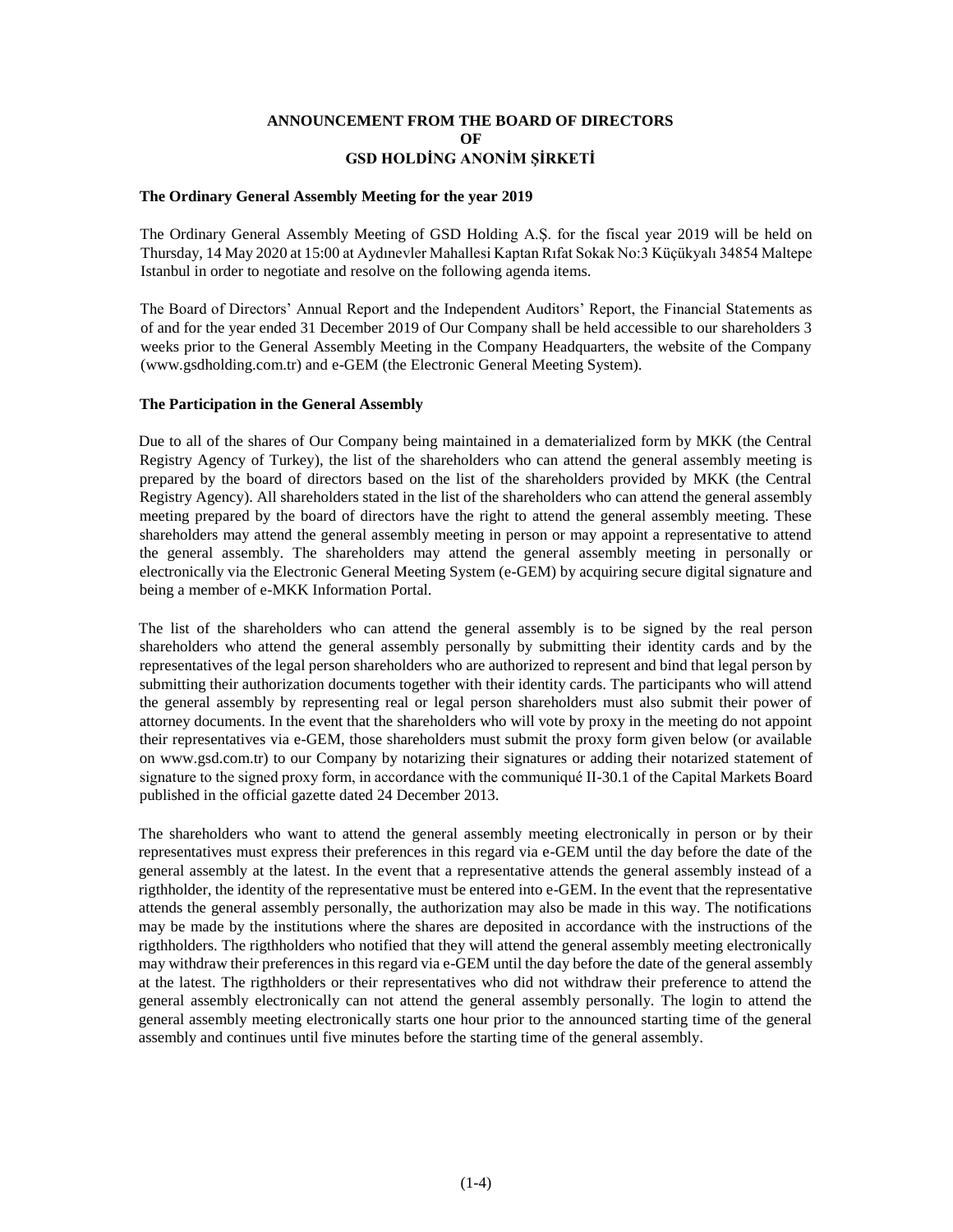#### **GSD HOLDİNG ANONİM ŞİRKETİ**

### **THE AGENDA FOR THE ORDINARY GENERAL ASSEMBLY MEETING FOR THE YEAR 2019**

- 1. Opening and Forming the Presidential Board of Meeting,
- 2. Reading and discussing the Board of Directors' Annual Report for the year 2019,
- 3. Reading and discussing the Independent Auditors' Report for the year 2019,
- 4. Reading, discussing and voting on the Financial Statements for the year 2019,
- 5. Acquittal of members of the Board of Directors for their activities in 2019,
- 6. Discussing and resolving on the profit appropriation for the year 2019 and the profit distribution from profit for the year,
- 7. Resolving on the remuneration of the members of the Board of Directors,
- 8. Submitting the appointment of the Independent Audit Firm elected by the Board of Directors to the general assembly for approval,
- 9. Giving information to the shareholders regarding the amount and beneficiaries of all donations and contributions made in the year 2019 in accordance with the donations and grants policy approved by the Company's General Assembly held on 31 May 2012 and the policy changes, if any, and resolving on the upper limit for donations to be made in a financial year,
- 10.Resolving on the profit distribution policy of the Company for the year 2020 and the following years,
- 11.Giving information to the shareholders regarding the guarantees, collaterals and mortgages given by the Company for the third parties and the acquired income or interest in accordance with the Corporate Governance Communiquê numbered II-17.1 published in the Official Gazette dated 3 January 2014,
- 12.In the event that the controlling shareholders, the members of board of directors, the senior executives and their spouses and relatives up to second degree make significant transactions with the Company or its affiliated companies which may lead to a conflict of interest with them, make commercial transactions falling within the field of activities of the Company or its affiliated companies in behalf of themselves or others, enter as a general partner with unlimited liability into a partnership dealing with the same kind of business activities as the Company or its affiliated companies, giving information about transactions carried out in this regard during the year,
- 13.Giving information to the shareholders regarding the principles of remuneration of the members of the board of directors and senior executives and allowing the shareholders who want to present their opinions on this issue to speak,
- 14.Authorization of the members of the Board of Directors to make transactions under the articles 395 and 396 of the Turkish Commercial Code,
- 15.Wishes and Closing.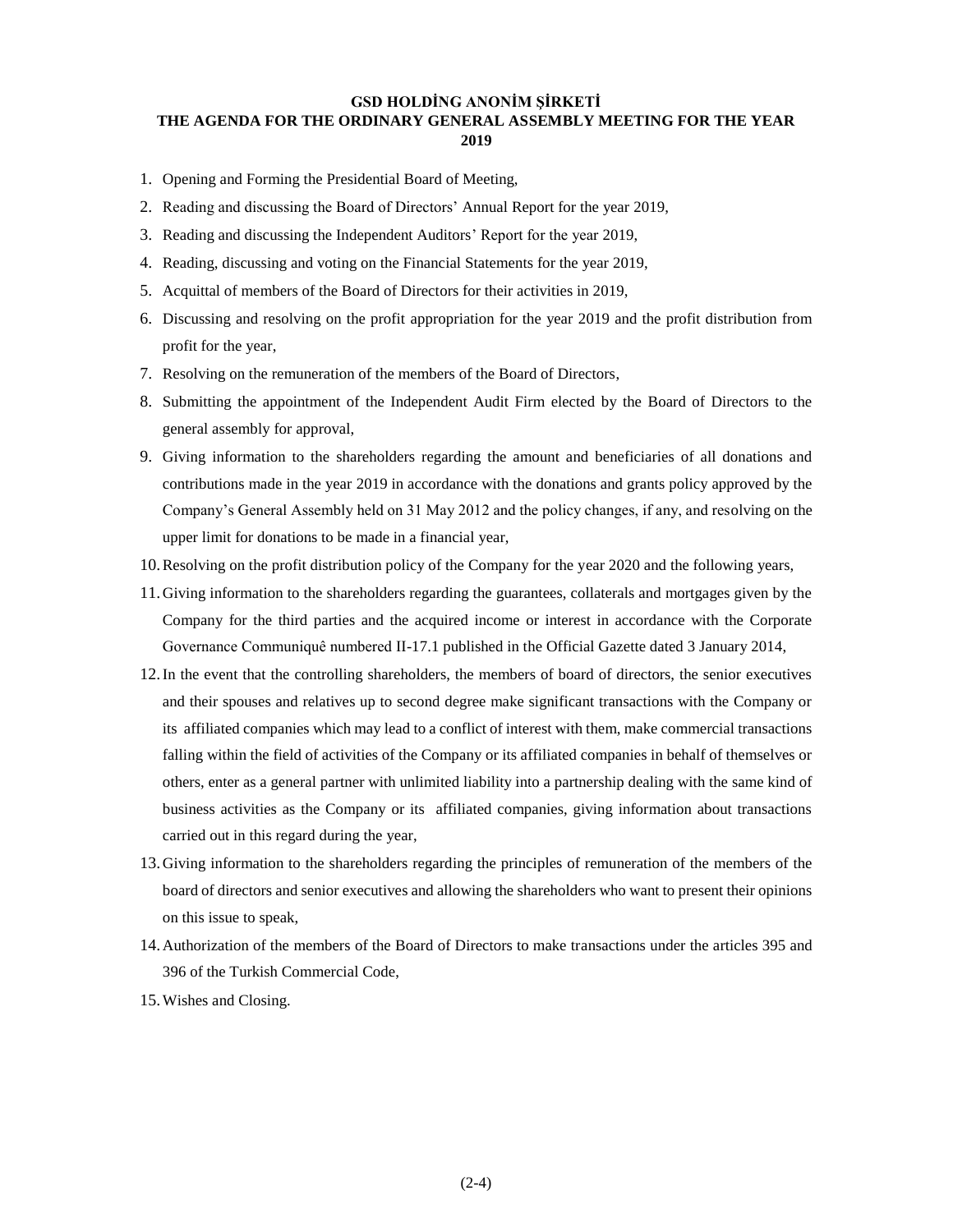# **PROXY FORM FOR THE GENERAL ASSEMBLY MEETING OF GSD HOLDİNG ANONİM ŞİRKETİ**

I hereby appoint \_\_\_\_\_\_\_\_\_\_\_\_\_\_\_\_\_\_\_\_\_\_\_\_\_\_\_\_\_\_\_\_\_\_\_ as my proxy authorized to represent me, to vote and make proposals in line with the views I express herein below and sign the required papers at the Ordinary General Assembly of GSD Holding Anonim Şirketi that will convene on 14 May 2020, Thursday at 15:00 at the address of Aydınevler Mahallesi Kaptan Rıfat Sokak No:3 Küçükyalı 34854 Maltepe Istanbul.

### Proxy (\*)

Name Surname/Trade Name:

T.R. Identification Number/Tax Identification Number, Trade Registry and Number and the Central Registration System Number:

(\*) For foreign national proxies, the equivalents of the aforementioned information must be submitted, if available.

## **A) SCOPE OF THE REPRESENTATION DOCUMENT**

**The scope of the power of attorney must be determined by selecting one of the options (a), (b) or (c) for the sections 1 and 2.** 

# **1.In relation to the Items on the General Assembly Agenda;**

a)The proxy is authorized to vote in line with his own views.

b)The proxy is authorized to vote in line with the recommendations made by the Company management.

c)The proxy is entitled to vote in line with the following instructions.

#### **Instructions:**

**When the option (c) is selected by the shareholder, the instructions are given in relation to each agenda item by marking one of the options given next to them (accept or reject) and if the reject option is marked, the statement of oppositions, if any, requested to be recorded in the minutes of the general assembly meeting, are written.** 

| Agenda Items (*)                                                                                                                                                                                                                                                                                                                                                                       | Accept | Reject | <b>Statement of</b><br>Opposition |
|----------------------------------------------------------------------------------------------------------------------------------------------------------------------------------------------------------------------------------------------------------------------------------------------------------------------------------------------------------------------------------------|--------|--------|-----------------------------------|
| 1. Opening and Forming the Presidential Board of Meeting,                                                                                                                                                                                                                                                                                                                              |        |        |                                   |
| 2. Reading and discussing the Board of Directors' Annual Report for the year 2019,                                                                                                                                                                                                                                                                                                     |        |        |                                   |
| 3. Reading and discussing the Independent Auditors' Report for the year 2019,                                                                                                                                                                                                                                                                                                          |        |        |                                   |
| 4. Reading, discussing and voting on the Financial Statements for the year 2019,                                                                                                                                                                                                                                                                                                       |        |        |                                   |
| 5. Acquittal of members of the Board of Directors for their activities in 2019,                                                                                                                                                                                                                                                                                                        |        |        |                                   |
| Discussing and resolving on the profit appropriation for the year 2019 and the profit<br>6.<br>distribution from profit for the year,                                                                                                                                                                                                                                                  |        |        |                                   |
| Resolving on the remuneration of the members of the Board of Directors,<br>7.                                                                                                                                                                                                                                                                                                          |        |        |                                   |
| 8. Submitting the appointment of the Independent Audit Firm elected by the Board of<br>Directors to the general assembly for approval,                                                                                                                                                                                                                                                 |        |        |                                   |
| 9. Giving information to the shareholders regarding the amount and beneficiaries of all<br>donations and contributions made in the year 2019 in accordance with the donations<br>and grants policy approved by the Company's General Assembly held on 31 May 2012<br>and the policy changes, if any, and resolving on the upper limit for donations to be made<br>in a financial year, |        |        |                                   |
| 10. Resolving on the profit distribution policy of the Company for the year 2020 and the<br>following years,                                                                                                                                                                                                                                                                           |        |        |                                   |